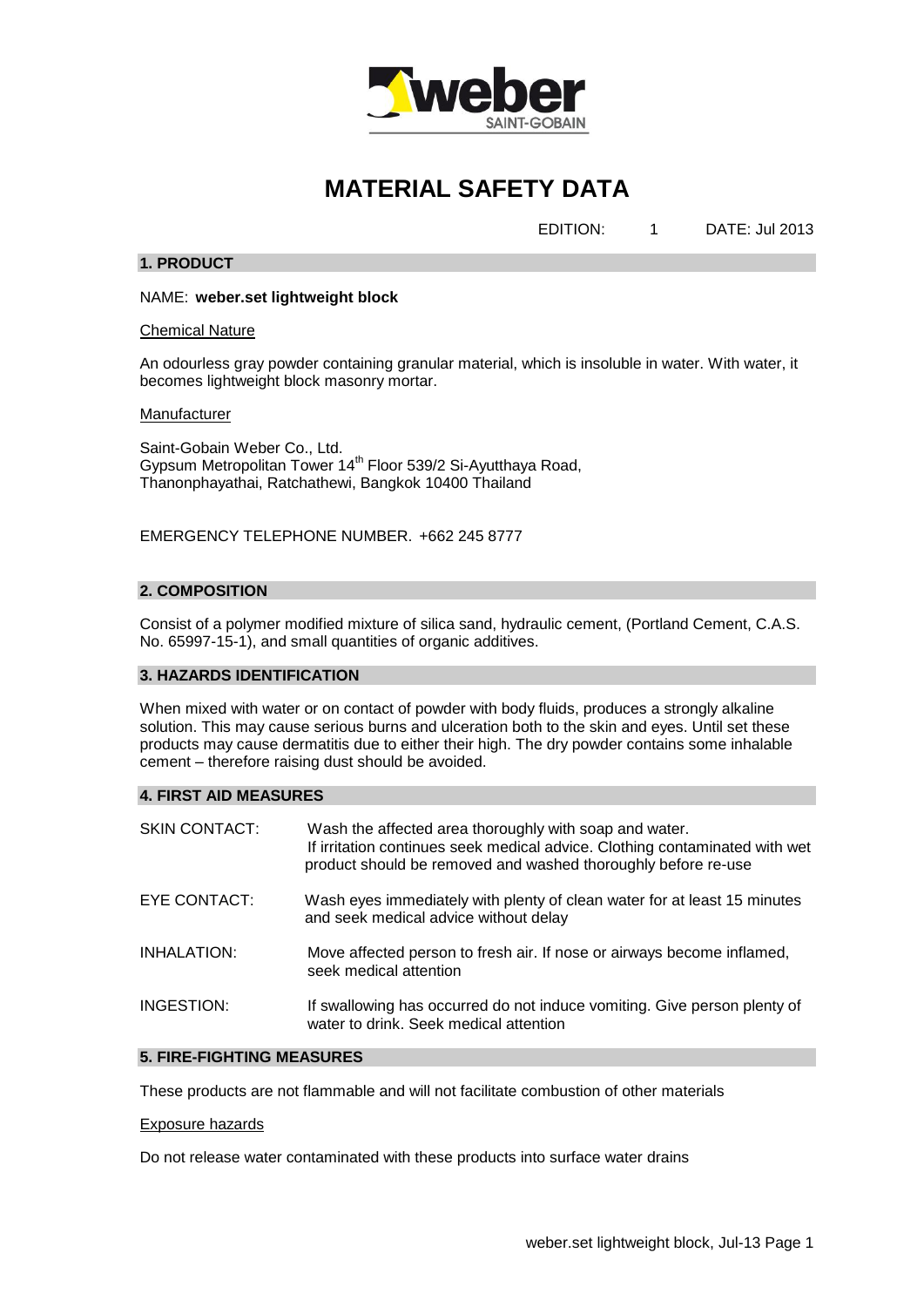

# **6. ACCIDENTAL RELEASE MEASURES**

# Personal Precautions

Avoid contact with skin eyes and clothing. Avoid breathing dust

# Environmental Precautions

Prevent contamination of surface water. Do not allow into watercourses and drains

# Methods for Cleaning

Recover spillages in dry state if possible. Minimise generation of airborne dust. The product can be slurried with water. Keep children away from clean-up operations. Dispose to a place authorised to accept builder's waste. Small quantities can be disposed of as normal household waste

# **7. HANDLING AND STORAGE**

# **Handling**

When handling bags of product, due regard should be paid to Manual Handling Operations Regulations 1992. Some bags may have a small amount of cement dust on their outer surface. Appropriate personal protection should be used whilst handling

# Storage

Bags should be stacked in a safe and stable manner. Store in dry conditions

# **8. EXPOSURE CONTROLS / PERSONAL PROTECTION**

# Technical Protective Measures

No special measures required

Exposure Limits

Occupational Exposure Standard (OES 8 hour TWA limit):

| Total inhalable dust  | 10mg/m <sup>3</sup> |
|-----------------------|---------------------|
| Total respirable dust | 4mg/m <sup>3</sup>  |

# Respiratory Protection

Suitable respiratory protection should be worn to ensure that personal OES is not exceeded. If care is taken not to raise dust during handling the use of respirators is not normally necessary

Hand Protection

Wear suitable gloves

# Eye Protection

Suitable goggles or face protection should be worn wherever there is a risk of product powder or product/water mixture entering the eye

# **Skin Protection**

Wear overalls and closed footwear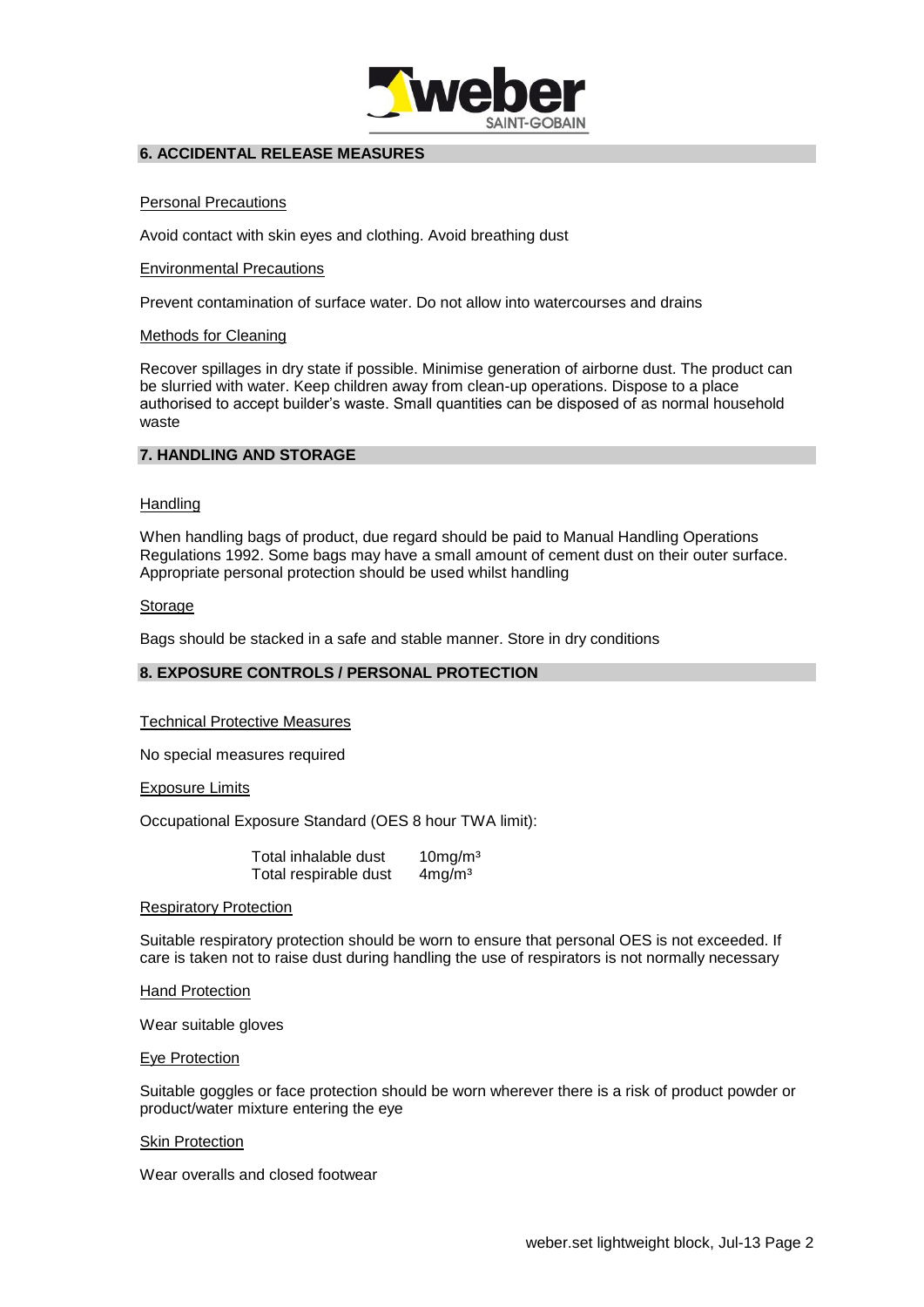

# **9. PHYSICAL AND CHEMICAL PROPERTIES**

Physical state: Particulate Particle size: 5 to 500 microns Density:  $1.38 - 1.41$ g/cm<sup>3</sup> approx. Solubility: Slight. pH: 14 approx. (when mixed with water)

## **10. STABILITY AND REACTIVITY**

Stable under normal room temperature and conditions. Bags will set solid if continually soaked with water.

#### **11. TOXICOLOGICAL INFORMATION**

| Eye contact:     | Cement is a severe eye irritant. Mild exposure can cause soreness. Gross<br>exposures or untreated mild exposures can lead to chemical burning or<br>ulceration of the eye.                                                                                                             |
|------------------|-----------------------------------------------------------------------------------------------------------------------------------------------------------------------------------------------------------------------------------------------------------------------------------------|
| Skin:            | Cement powder or cement/water mixtures can cause irritant contact<br>dermatitis, allergic (chromium) dermatitis and/or burns.                                                                                                                                                           |
| Ingestion:       | Swallowing of small amounts of adhesive mix is unlikely to cause any<br>significant reaction. Larger amounts may result in irritation to the gastro-<br>intestinal tract.                                                                                                               |
| Inhalation:      | The powder can cause inflammation of mucous membranes                                                                                                                                                                                                                                   |
| Chronic effects: | Prolonged and repeated exposures, in excess of the OES may cause<br>rhinitis and coughing and permanent damage to the lungs (silicosis). This<br>is a reportable disease in the U.K Skin contact may cause allergic<br>(chromium) dermatitis, usually through contact with the wet mix. |

## **12. ECOLOGICAL INFORMATION**

The addition of this product to water will give an alkaline solution, which may be toxic to aquatic life. Do not allow into watercourses/drains.

## **13. DISPOSAL CONSIDERATIONS**

Should be disposed of at a suitable landfill site, in accordance with the Control of Pollution Act 1974/ Environmental Protection Act 1990

## **14. TRANSPORT INFORMATION**

This product is not classed as hazardous for the purposes of transportation.

## **15. REGULATORY INFORMATION**

Symbol:Xi, Irritant Contains: Portland Cement C.A.S. No. 65997-15-1.

R Phrases:

R36/38:Irritating to eyes and skin**.** R41: Risk of serious damage to eyes

S Phrases: